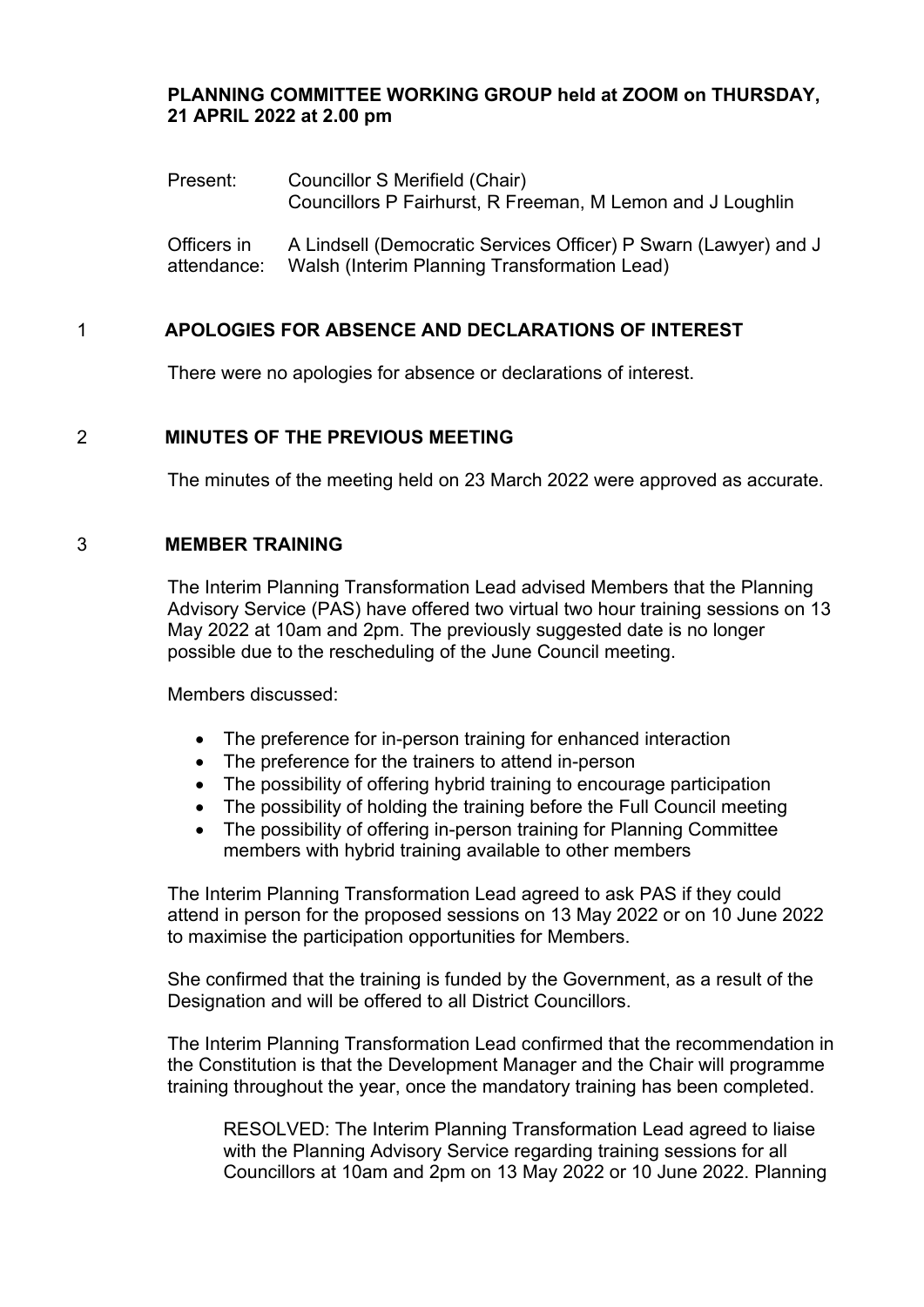Committee Members would be required to attend in person, although virtual attendance would be permitted for other Members and the trainers where necessary.

### 4 **TO VIEW AN EPISODE OF UTTLESFORD DISTRICT COUNCIL`S PLANNING COMMITTEE**

The Interim Planning Transformation Lead explained that the purpose of the proposed viewing was to understand the perspective of the public experience watching the Planning Committee meeting recordings.

The Chair asked Members to consider the customer perspective to identify issues with the hybrid style of meeting which could be reported back to Planning Committee.

Following instruction from the Interim Planning Transformation Lead, the Democratic Services Officer played specific clips from the January 2022 Planning Committee meeting recording and shared her screen so that Members could view the recording.

Members discussed:

- The inadequacy of the quality of the recording
- How difficult it was to identify who was speaking
- Viewers could not see the Chair, The Development Manager or Officers and Members on the top table
- Viewers could not see public speakers in the gallery
- Equipment and technology failures in meetings making the Council look amateurish
- The need for improved hardware and training to use it, selected, installed and run by IT specialists
- The need for prompt action to resolve these issues
- The need for improved seating arrangements

Councillor Freeman noted that he wrote to the Chief Executive regarding the inadequacy of the current audio visual system after a particularly challenging meeting a month ago and has not received a response. He confirmed that he has visited other Councils recently who have excellent sound and audio visual systems. He noted that he had discussed the need for improvements to the acoustics of the Chamber with the Director of Finance and Corporate Services before Covid, but that the improvements remain unactioned.

The Interim Planning Transformation Lead confirmed that following the previous Planning Committee Working Group (PCWG) meeting she had raised concerns with the Director of Finance and Corporate Services and the Acting Assistant Director of ICT and Facilities and asked them to attend this meeting, but that unfortunately they were not available.

She noted that the Chief Executive has said that the previous seating arrangements can be reintroduced from 1 July 2022.